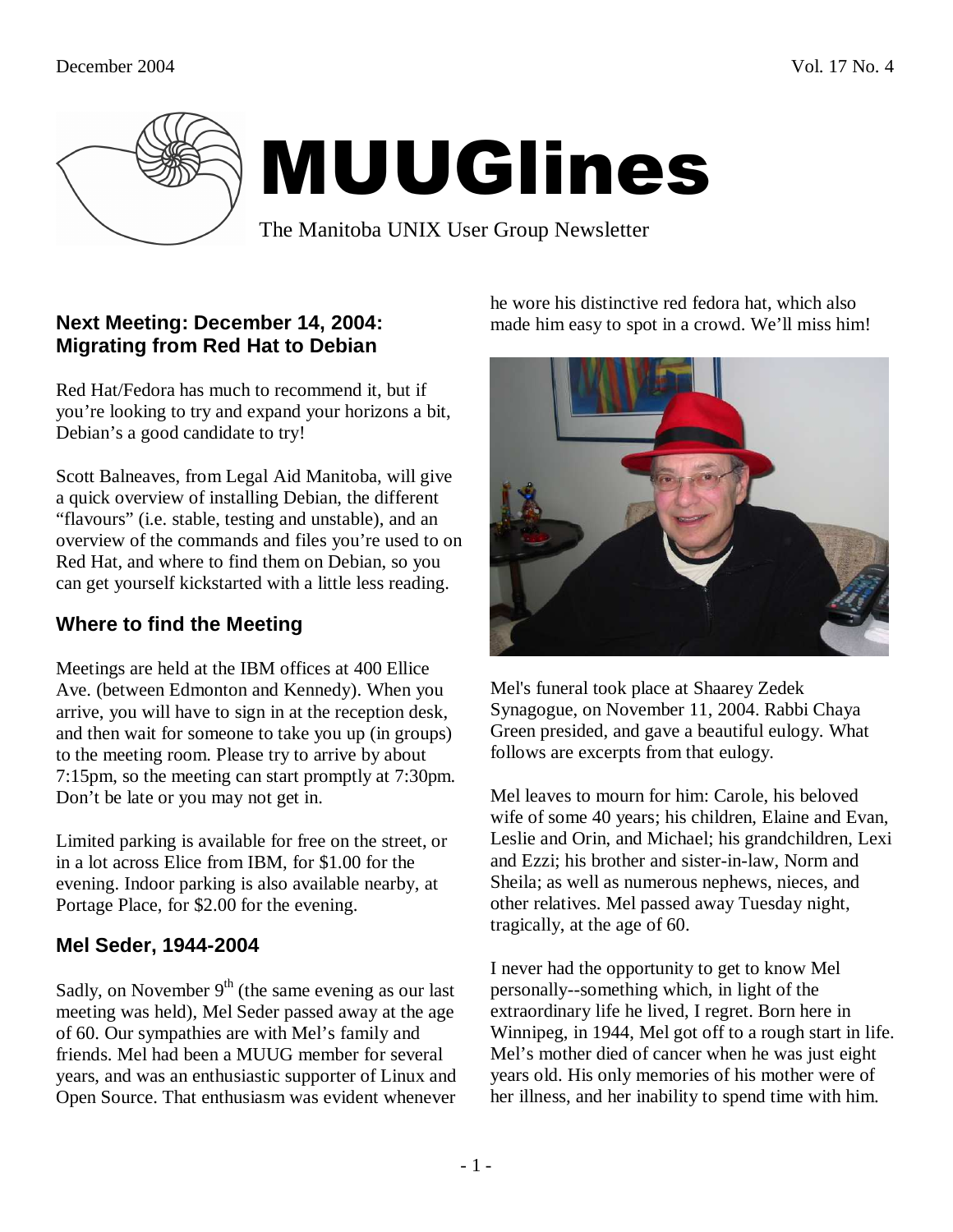After his mother's death, with his father committed to running a more-than-full-time business, Mel was raised by his two aunts, and his grandmother. When he was old enough, Mel returned to live with his father, but tragedy then struck again. His father died when Mel was barely twenty years old.

Only ten weeks after the death of his father, Mel bounced back, and married Carole. Their three children followed in rapid succession. Mel continued to run his father's business for some time. But in the end, he decided to sell the business, return to school, and become a Certified Management Accountant.

Mel was one of the early pioneers of computer literacy, and though he was completely self-taught, Mel became one of the first accountants in the city to combine the power of the computer with accounting. Mel also had the great satisfaction of teaching accounting at Red River College.

In spite of being seriously ill for the past seven years, Mel never identified with, nor allowed himself to be overcome by his disease. He never complained, never felt sorry for himself, and always put the needs of others first. He lived every day, and each minute of every day, to the fullest. For Mel, much more than for the rest of us, life was absolutely precious, and he made the most of every little bit of it.

Mel recovered from the blow of not being able to work, by developing new interests--painting, guitar playing, and becoming a Linux guru. As a matter of fact, Mel adopted Linux as one of his unique emblems, during what turned out to be the last phase of his life. One version of Linux, called Red Hat, inspired Mel so much that he actually bought a bright red fedora, and wore it wherever he went. In that hat, people could see Mel coming from a mile away--and he wouldn't have had it any other way.

Mel also had the opportunity to deepen his knowledge of, and affection for, The Grateful Dead. Like the free Linux computer operating system, The Grateful Dead are a symbol of real freedom. Moving counter to the major trends of our culture, The Grateful Dead

engaged in unrestrained giving, high achievement for its own sake, and indifference to material acquisitions--the very pursuits that made life truly worth living for Mel.

Mel had known for some time that he might not have very much longer to live. Further, he had no desire to die a lingering death in a hospital ward. So, Tuesday night, Mel's desire was fulfilled. He left this world on a high note, having just installed the latest release of Linux (Fedora Core 3); and having just attended a roast of Winnipeg Mayor Sam Katz. Mel left this world all too soon. But if he didn't succeed in adding years to his life, Mel certainly succeeded in adding life to his years.

May the memory of Mel Seder -- Moshe Avraham Ben Eliezer -- prove to be a blessing, and inspiration to all who knew him.

## **Take My Song,… Please!**

Those of you who read WIRED magazine, and particularly Lawrence Lessig's column, have probably already heard about Creative Commons (creativecommons.org), a non-profit organization that "offers a flexible range of protections and freedoms for authors and artists." It's an alternative to traditional copyright protection.

The November issue of WIRED features the WIRED CD, a collection of 16 songs that they encourage you to "Rip. Sample. Mash. Share." Didn't get a copy of the magazine or CD? Well, one copy will be given away as a door prize at our December  $14<sup>th</sup>$  meeting. But you can also get MP3's of each track from the creativecommons.org web site. Share and enjoy! It's all legal in this case.

Artists featured on the CD include the Beastie Boys, David Byrne (front-man of the former Talking Heads), and Gilberto Gil (Brazil's minister of culture, and international pop star), among others (mostly of the rap/hip-hop/urban genre).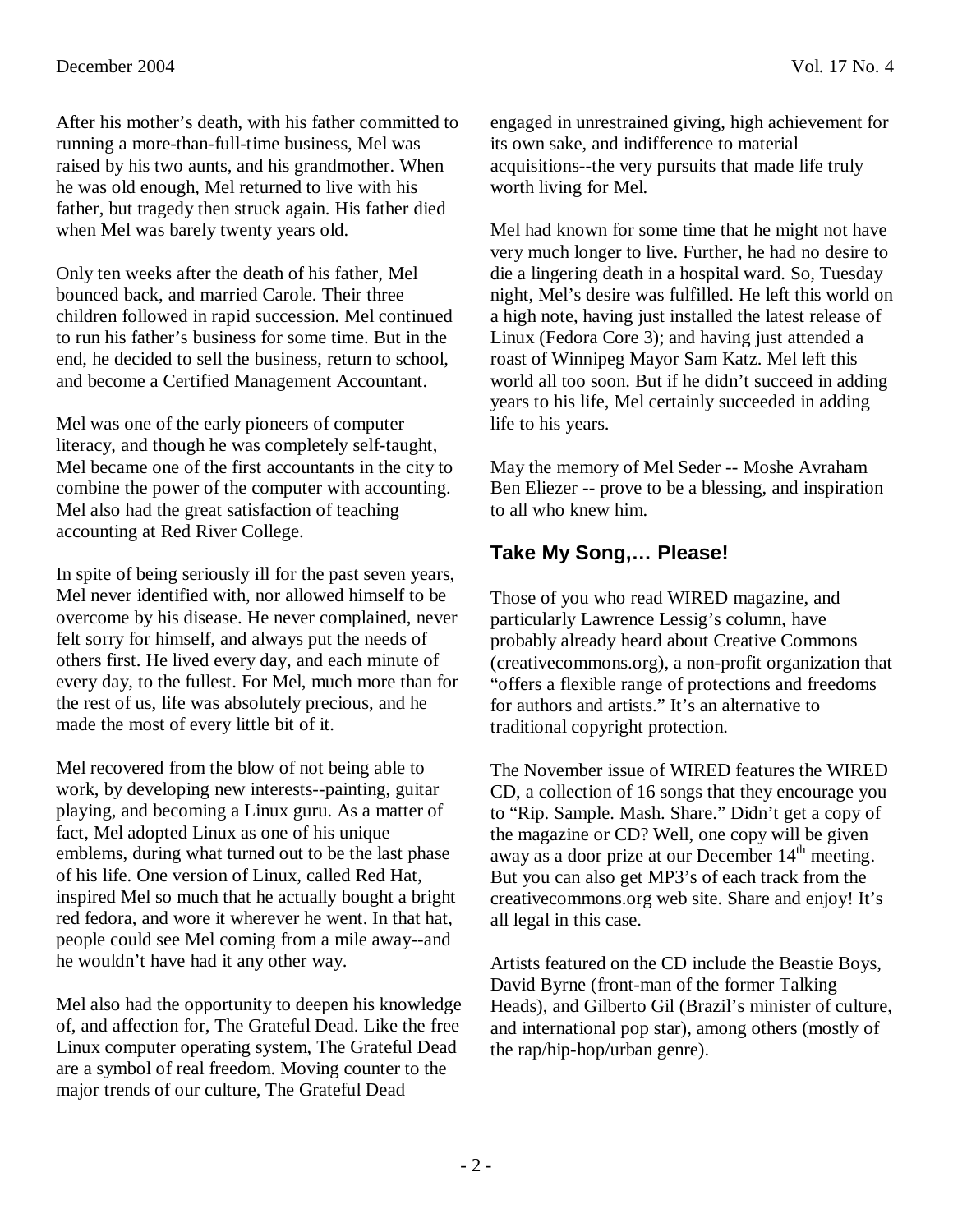## **Multiplexed Optical Data Storage**

Touted as a future replacement for DVD storage, Multiple Optical Data Storage (MODS) promises one terabyte capacity on a disc the same size as a DVD. According to a story at PhysOrg.com, "The 1TB disk would be double sided and dual layer, but even a single sided, single layer, MODS disk could hold the Lord of the Rings trilogy 13 times over, or all 238 episodes of Friends."

"MODS disks will not be the first to challenge DVDs' domination of the audiovisual optical disk market. BluRay disks, which have five times the capacity of a DVD at 25GB per layer, are expected to be released towards the end of 2005 for the home market."

But don't hold your breath waiting for this to happen, the article also mentions that MODS could be ready for market between 2010 and 2015, assuming funding allows further development.

You can read more about it here: **http://www.physorg.com/news1333.html** 

## **VMware on a Linux 2.6 Kernel?**

According to the FC3 release notes, it can be done… "VMware WS 4.5.2 is known to work on Fedora Core 3 after the following workarounds are used:

• You must upgrade the kernel modules and configuration using the unofficial vmware-anyany-\* toolkit available from:

#### **http://platan.vc.cvut.cz/ftp/pub/vmware/**

• After vmware-config.pl is run and the VMware modules are loaded, the following command creates the /sys/class/\* nodes needed for udev:

#### **cp -rp /dev/vm\* /etc/udev/devices/**

(Source: **http://fedora.redhat.com/docs/releasenotes/fc3/x86/**)

## **Xen Turns 2.0**

The second major release of Xen, the open-source virtual machine monitor, has just been announced. Similar to VMware and Microsoft's Virtual PC, Xen supports execution of multiple guest operating systems, but at much higher performance.

The higher performance is due to the approach the Xen team took. Instead of the usual method of dynamically fixing the guest to work properly, modifications are made to the guest, in the case the Linux kernel. The changes are small, and any Linux distribution should run fine on the resulting 2.4 or 2.6 kernel. Ports are under way for NetBSD, FreeBSD and Plan 9.

A port of Windows XP was completed for a previous version, but isn't available for licencing reasons. Microsoft Research was an early supporter of the effort, but no longer.

The home page can be found at xen.sf.net, which redirects your browser to the Computer Laboratory of the University of Cambridge. Performance data can be found at

#### **http://www.cl.cam.ac.uk/Research/SRG/netos/xen/ performance.html**.

With the latest version announcement comes rumours that Novell and Red Hat will soon be supporting it.

From Computer Reseller News: "Steven Hand, of the University of Cambridge's computer lab, said he expects the Red Hat drop will be available in the same time frame as Red Hat Enterprise Linux 4.0, which is due in the first quarter of 2005."

"Red Hat will release test builds for Red Hat Fedora Core 3, and Novell will soon release test builds for Novell Suse Linux, Xen founder Ian Pratt said. The Xen components will be dropped into experimental Linux packages, but they won't be commercially supported."